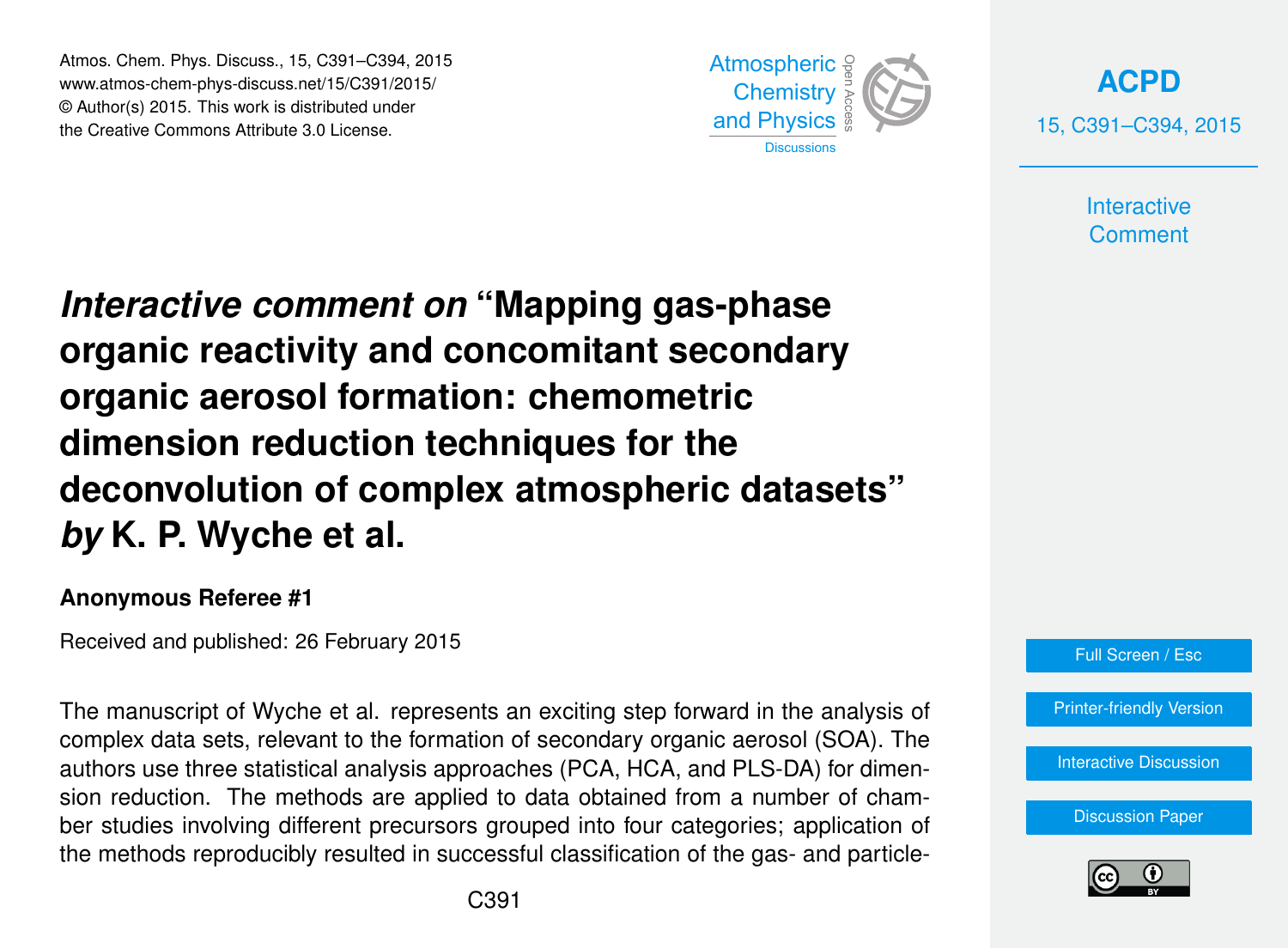phase composition spectra by precursor category. While the authors suggested the potential for such approaches in ambient data mining, the results were not overstated and potential limitations were acknowledged. The paper was well written and the methodology was easy to follow. This paper should be of great interest to ACP readers involved in acquisition and interpretation of such data sets, as well as to readers interested in improving model representation of SOA.

## Content

Studies have shown that limonene for example typically has higher SOA yields than other cyclic monoterpenes (Lee et al., 2006, JGR 111 D17305; Fry et al., 2014, ES&T 48: 11944-11953). Though the oxidation products of the two cyclic monoterpenes were separable from the other categories by the statistical approaches, did the results also suggest differences between the two precursors that may help explain such observations? Along the same lines, within a category, does the spread/distance of clusters/specificity indicate dependence on VOC/NO levels, RH, or other factors thought to influence SOA formation?

Lee et al. reported a number of m/z fragments for oxidation products of isoprene, monoterpenes, and a sesquiterpene detected by PTR-MS. It would be interesting to know if the same conclusions could be ascertained from the reported m/z fragments in Lee et al.; namely that there are significant relationships between the fragments of "like" precursors. There may not be enough data to perform a full analysis as was done in the subject manuscript, but the authors may think about whether their results are similar/supported by Lee et al.

It is suggested that the authors carefully review their citations. There are several places in which widely cited previous work is omitted in favor of self-citations. One example can be found on p. 1655, line 22, regarding the importance of findings from chamber studies over the past decade. The authors do not cite the work coming out of the Caltech chamber (as early as the late 1990's); the parameters from Hoffman et al.,

## **[ACPD](http://www.atmos-chem-phys-discuss.net)**

15, C391–C394, 2015

**Interactive Comment** 



[Printer-friendly Version](http://www.atmos-chem-phys-discuss.net/15/C391/2015/acpd-15-C391-2015-print.pdf)

[Interactive Discussion](http://www.atmos-chem-phys-discuss.net/15/1651/2015/acpd-15-1651-2015-discussion.html)

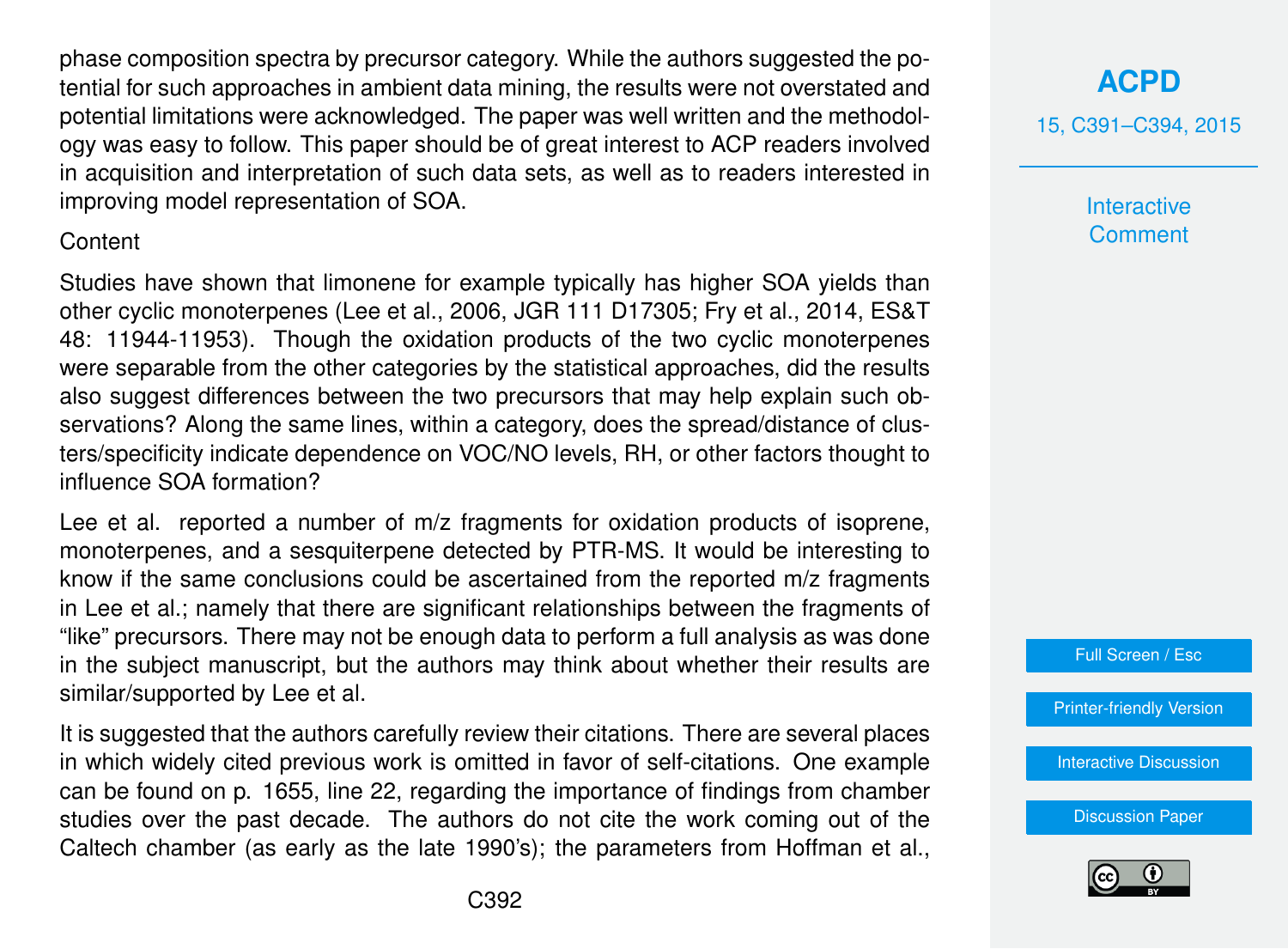1997 and Griffin et al., 1999 still are widely used in chemical transport models (see also papers by Cocker, D.). Restricted to the last 10 years, lead authors on Caltech chamber publications include: Ng., N.; Kroll, J.; Surratt, J. and others. Much influential work has also been conducted over the last 10 years in the Carnegie Mellon chamber; lead authors include: Presto, A., Hildebrandt, L., Grieshop, A., and others.

**Editorial** 

p 1655, line 18: "Atmospheric chemistry" as a system is awkward. One suggestion: "The chemistry of the atmospheric system is highly nonlinear. . ."

p 1656, line 9: The "CIR-TOF-MS" abbreviation can be introduced on line 4 and used exclusively here.

p. 1658, section 2 heading: The adjective "Experimental " needs a verb, or needs to be changed to a noun.

p. 1661, line 8: Remove "/" prior to photolytic

p. 1666, line 19: Change "caryophyllon" to "caryophyllene"

p. 1667, line 26: It is not clear what is meant by "oxidized atmospheres".

p. 1669, line 10-13: It is suggested the sentence be reworded to more clearly indicate that data are available for only two experiments per each of the two noncyclic monoterpenes. As written the focus is on "only two types of precursor", which is the same as the cyclic monoterpenes. In summary, it is the number of experiments, not the number of precursors that is likely affecting the result.

Can the panel and text sizes be increased for Figs. 7 and 8? They are hard to read (even w/significant expansion-175%)?

The authors may consider more clearly indicating the difference between Figs. 7 and 8 in the figure panels (e.g., just adding a AMS and LC-MS header).

15, C391–C394, 2015

**Interactive Comment** 



[Printer-friendly Version](http://www.atmos-chem-phys-discuss.net/15/C391/2015/acpd-15-C391-2015-print.pdf)

[Interactive Discussion](http://www.atmos-chem-phys-discuss.net/15/1651/2015/acpd-15-1651-2015-discussion.html)